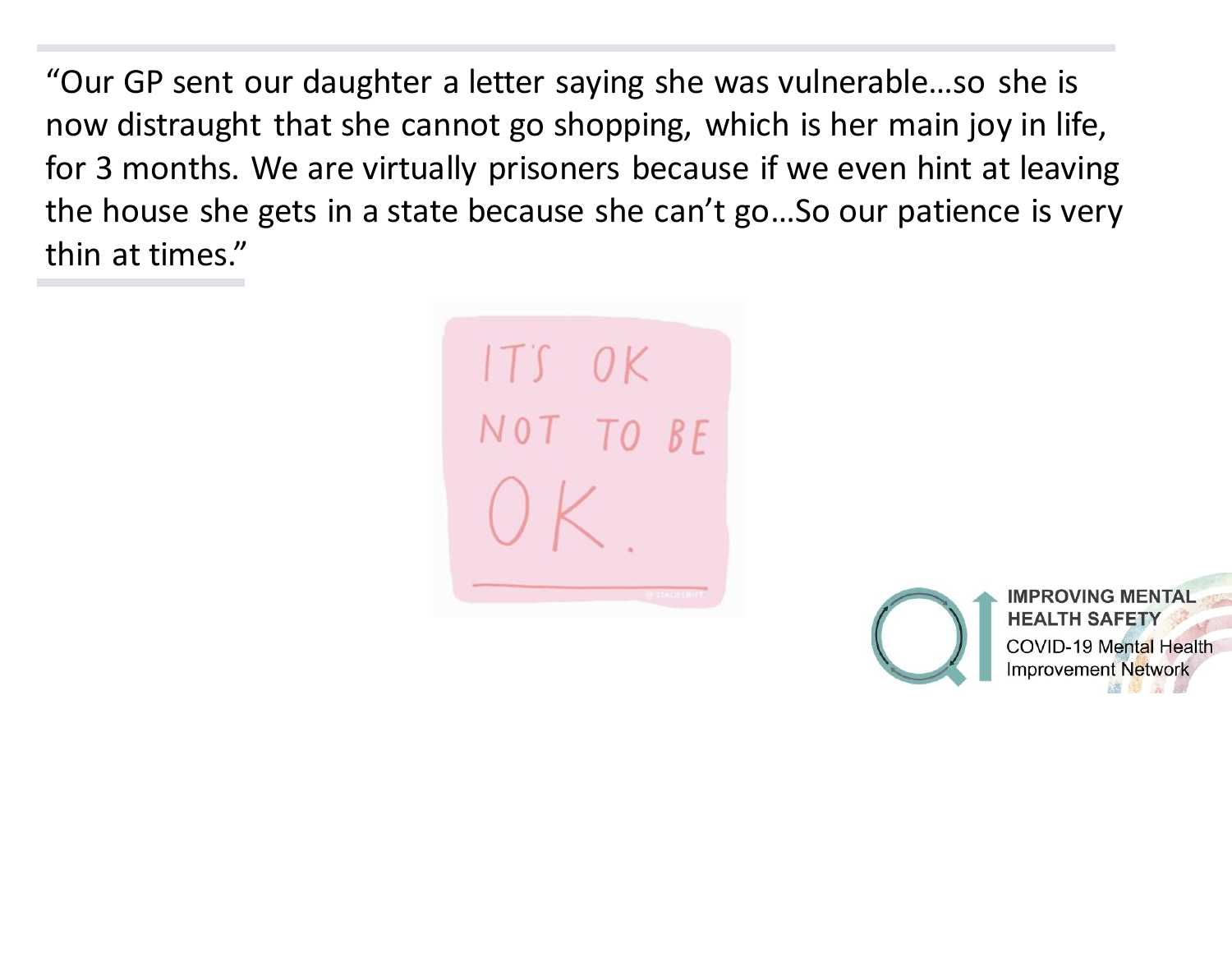"As a single parent of a child with ASD & ADHD, the days are long and difficult…This situation is having a huge and negative impact on both our mental health. Throughout all of this chaos I am also working full time from home for the NHS, but feel that I am failing at a job I know I am usually brilliant at…I worry that my low mood will have a bigger impact on how my son feels about himself & the situation."

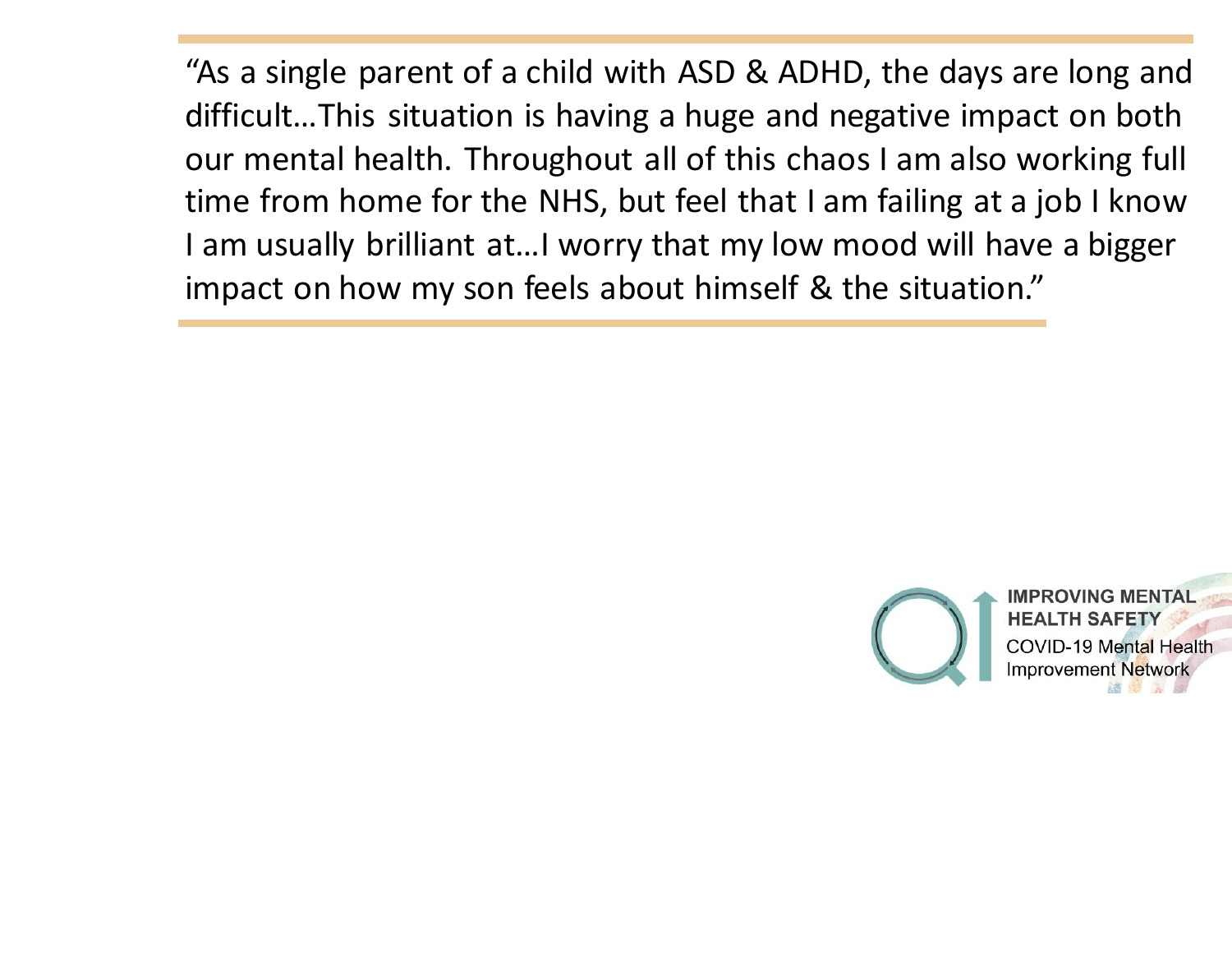"My son has social anxiety, depression and has recently been assessed for autism. The fact that he isn't having to go to school means…his social anxiety is non-existent but in the same instance this is causing me concern because he will be starting college or an apprenticeship in September. That transition would have been difficult anyway but now will be even worse."



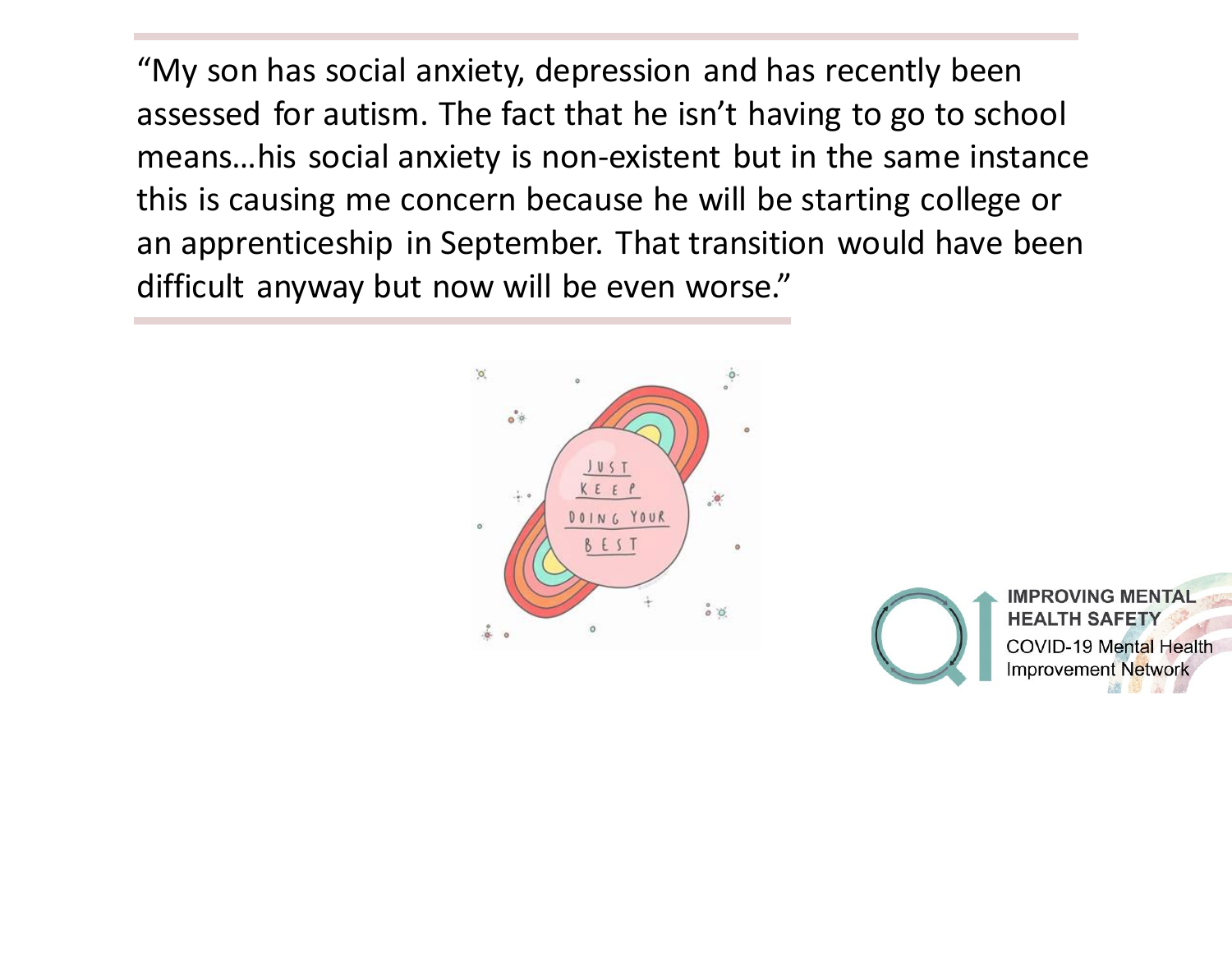"My daughter's weekly support of CPN/Social Worker has been reduced to a phone call to check if all is ok once per week. If she self harms where she needs an Assistant Practitioner/Nurse support or hospital treatment, I feel this will be harder to access due to the current restrictions in place. As we all know, it is difficult to access and get support under normal circumstances."

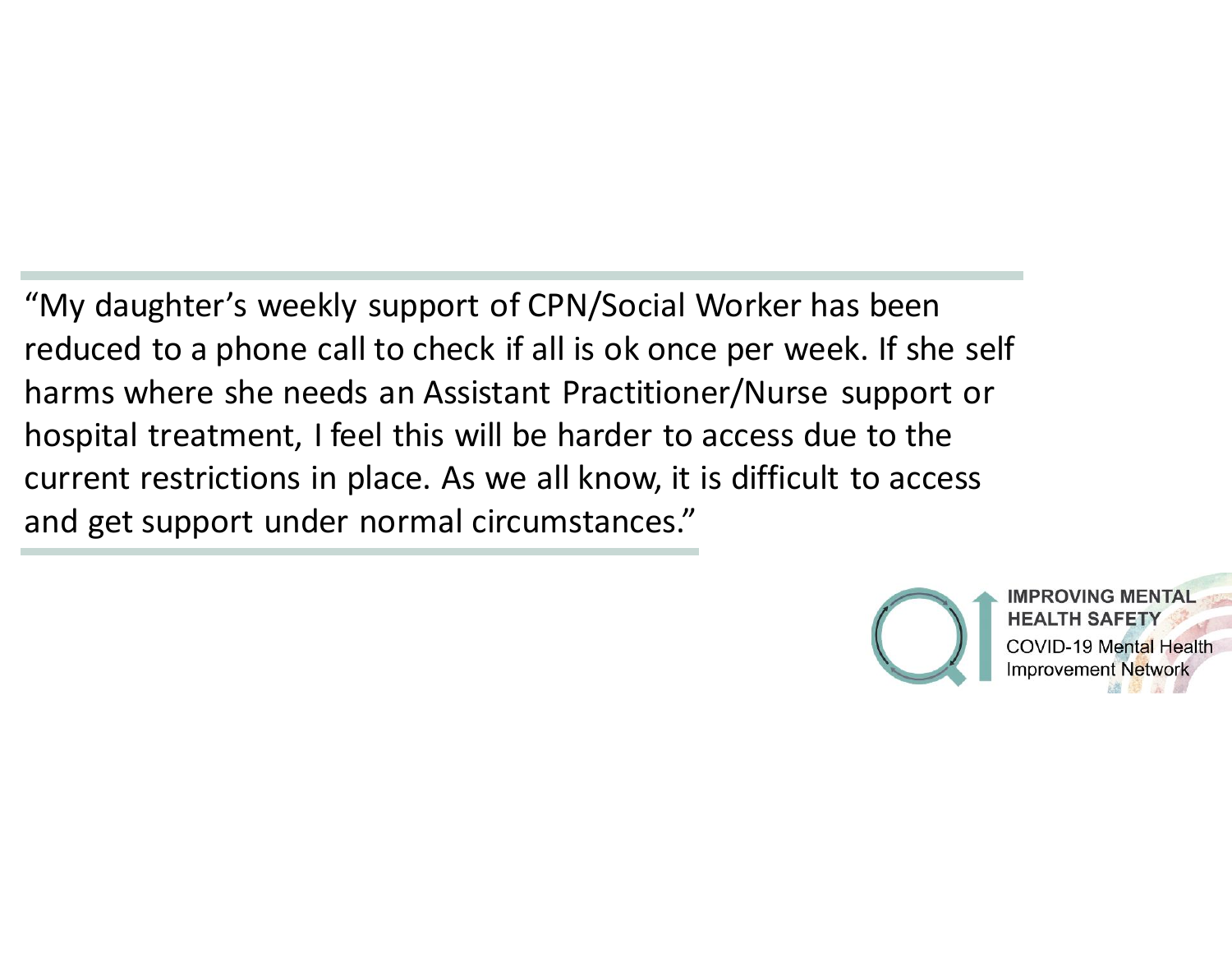"I suffer from ME and whilst my mental health is generally ok…being segregated with 3 children, one of whom has ASD, has been really difficult…I've found crisis handling him has amplified my own personal symptoms. You just do your best to try and make things better for them, one day at a time."



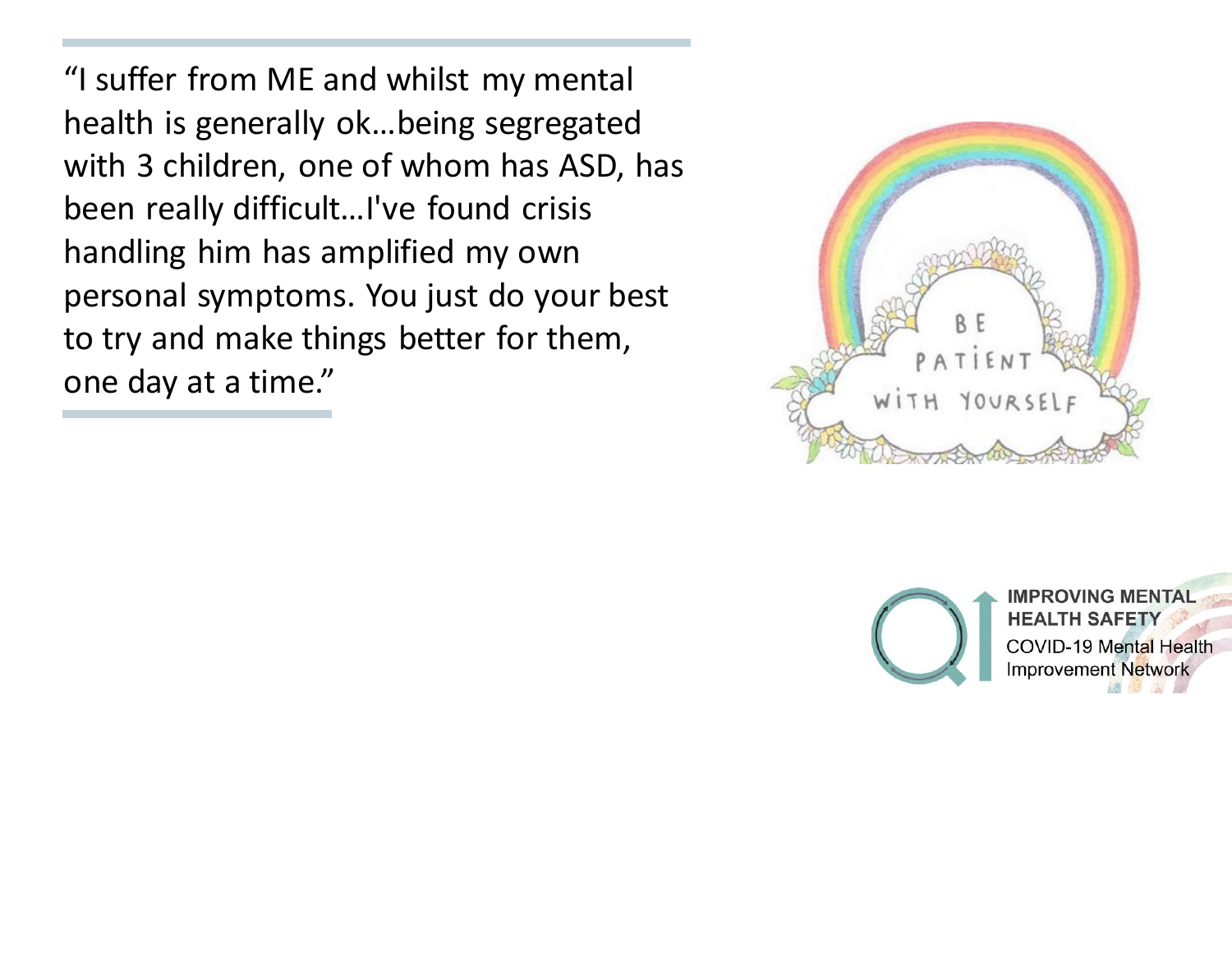"I'm a part time keyworker in a shop, but I'm also my son's carer. He is having major panic attacks on the days I have to go to work in case I die. But my work say if I'm not willing to work, no pay. Even though my son has a letter stating he needs to isolate for 12 weeks. So my mental health is shot - I'm not sleeping at all and my anxiety has returned as well."

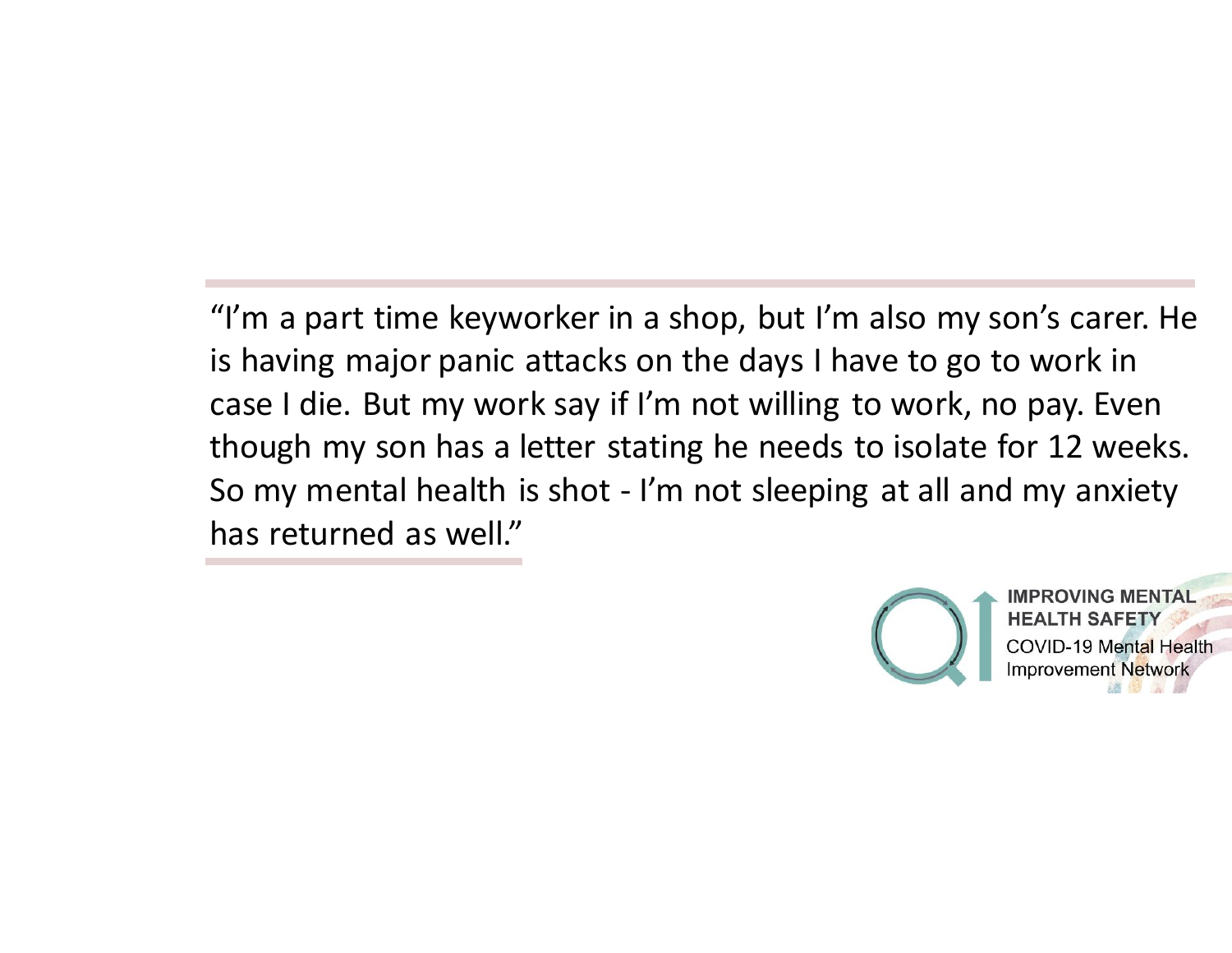"My son is really struggling with the lockdown and the current COVID-19 situation. We have had lots of phone calls weekly from CAMHS Social Workers and school, but no one has sent any info, even after saying they would on the call. My son has become so overwhelmed he has run away and gone into crisis several times."



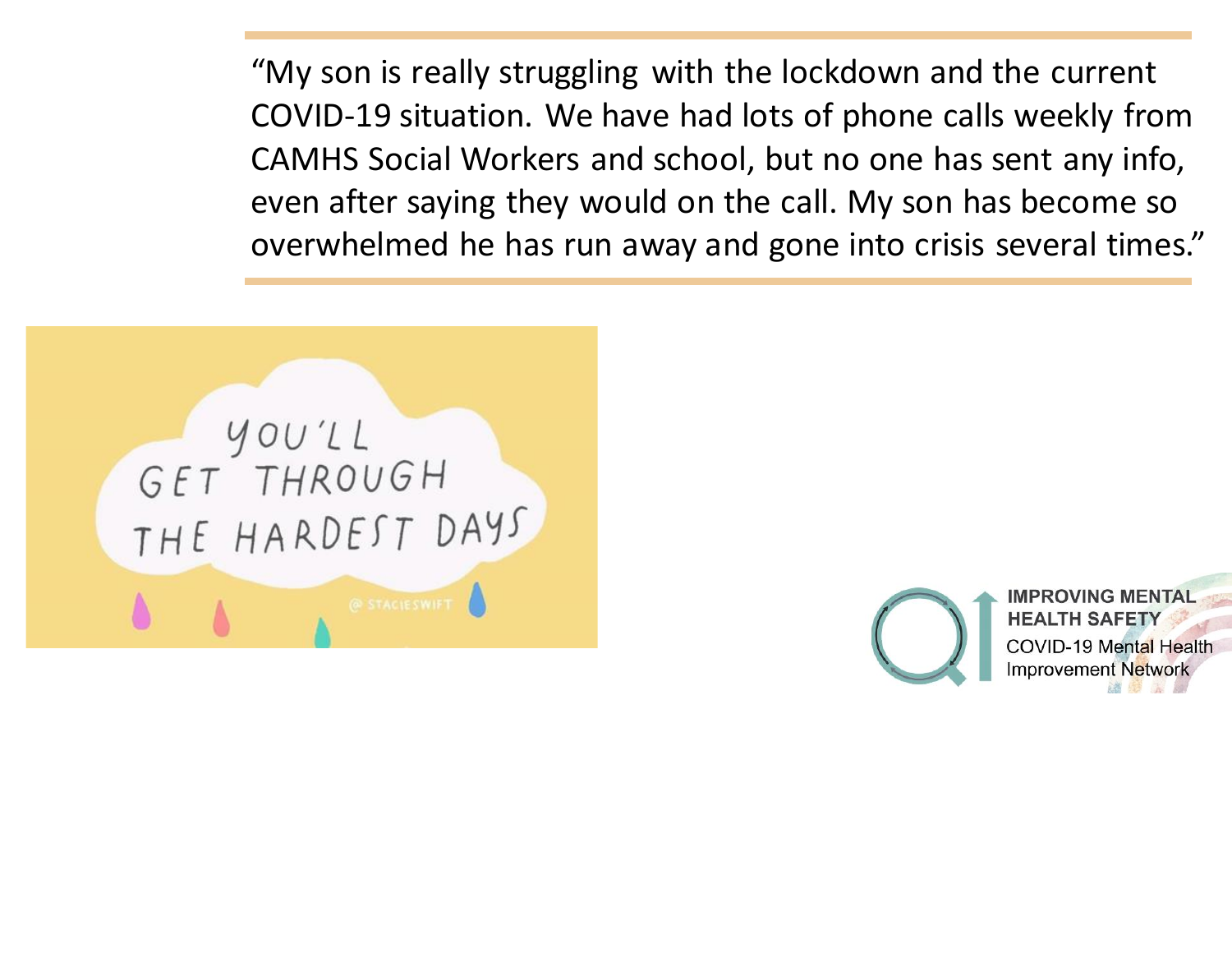"Where in the past as a family we can help improve wellbeing by providing clear timelines and structure, we can't do that for the bigger questions my daughter has so are left feeling helpless. The impact on her has been huge and each day we are learning to support her through this. It is a challenge, but we will get there."

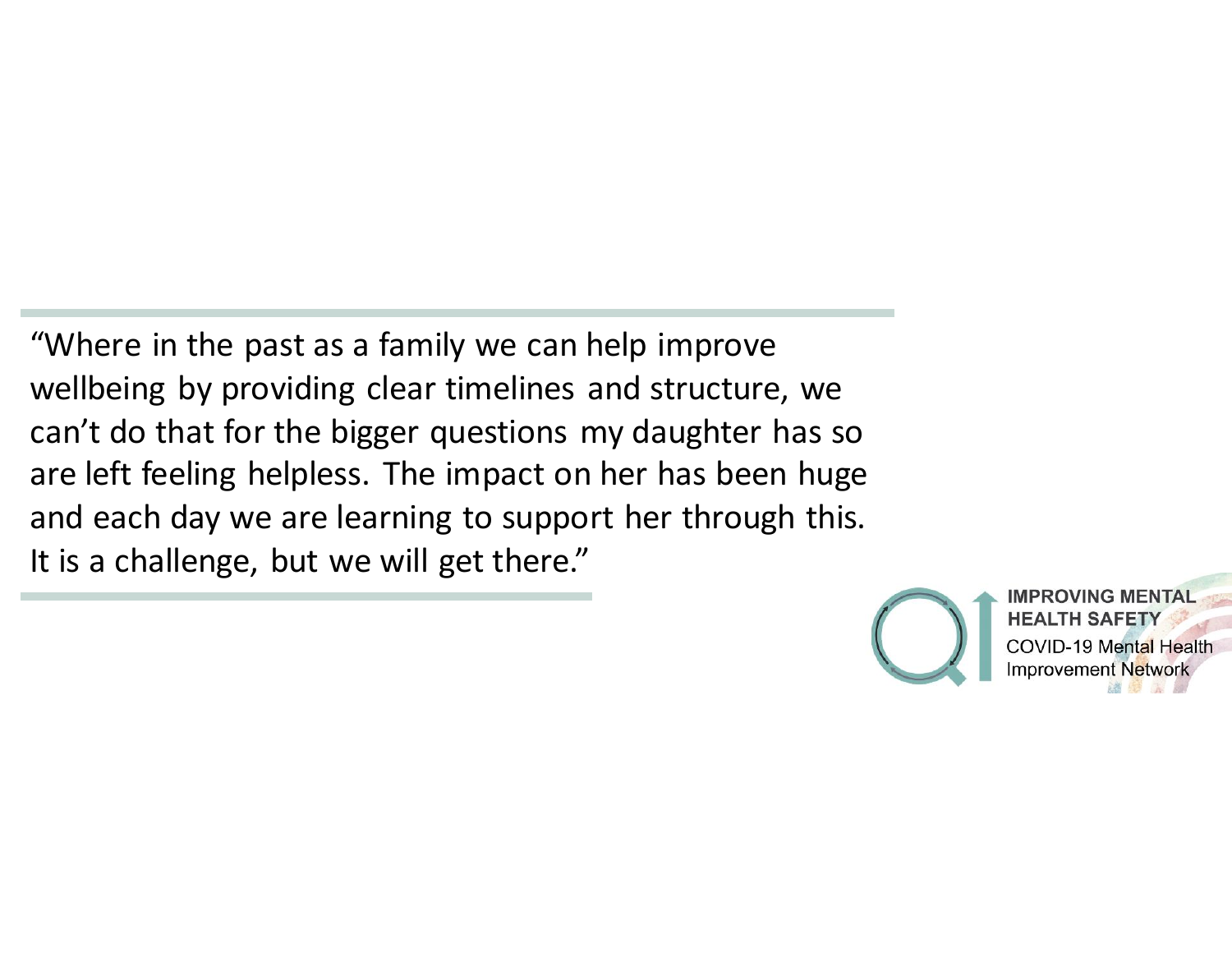

"The schools closing meant the loss of structure for my daughter and…losing this was difficult, but trying to implement learning at home saw her health suffer further - she desperately wanted to continue to learn but found it overwhelming that her safe place (home) had also become school, even though this wasn't being forced."

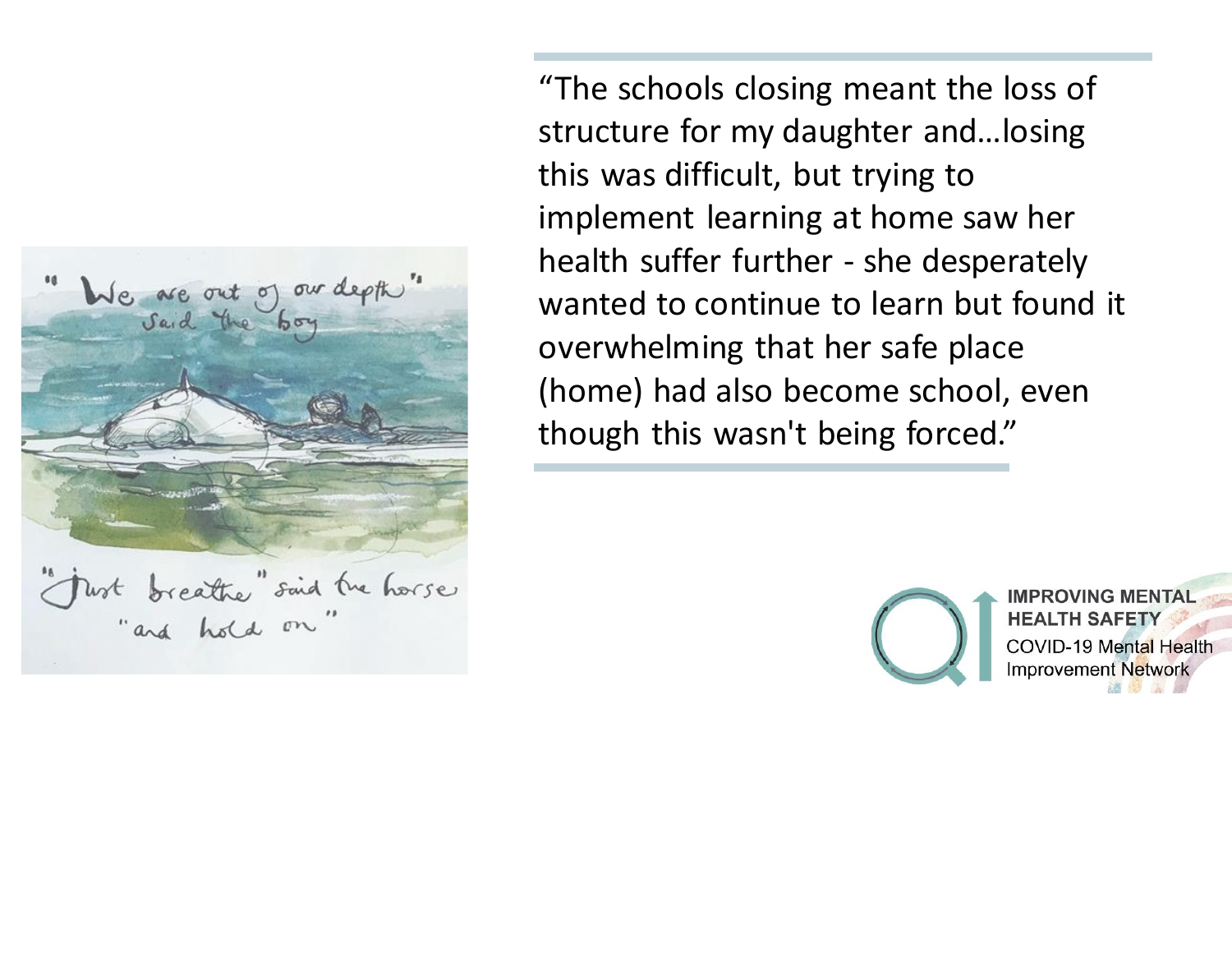"My close relative was recently discharged from the inpatient unit, this is because the wards are to be used for COVID-19 patients. Unfortunately my close relative is still not so well and as a carer this is increasing my anxiety levels. I am too scared to send them back to the ward, because of risk of infection."

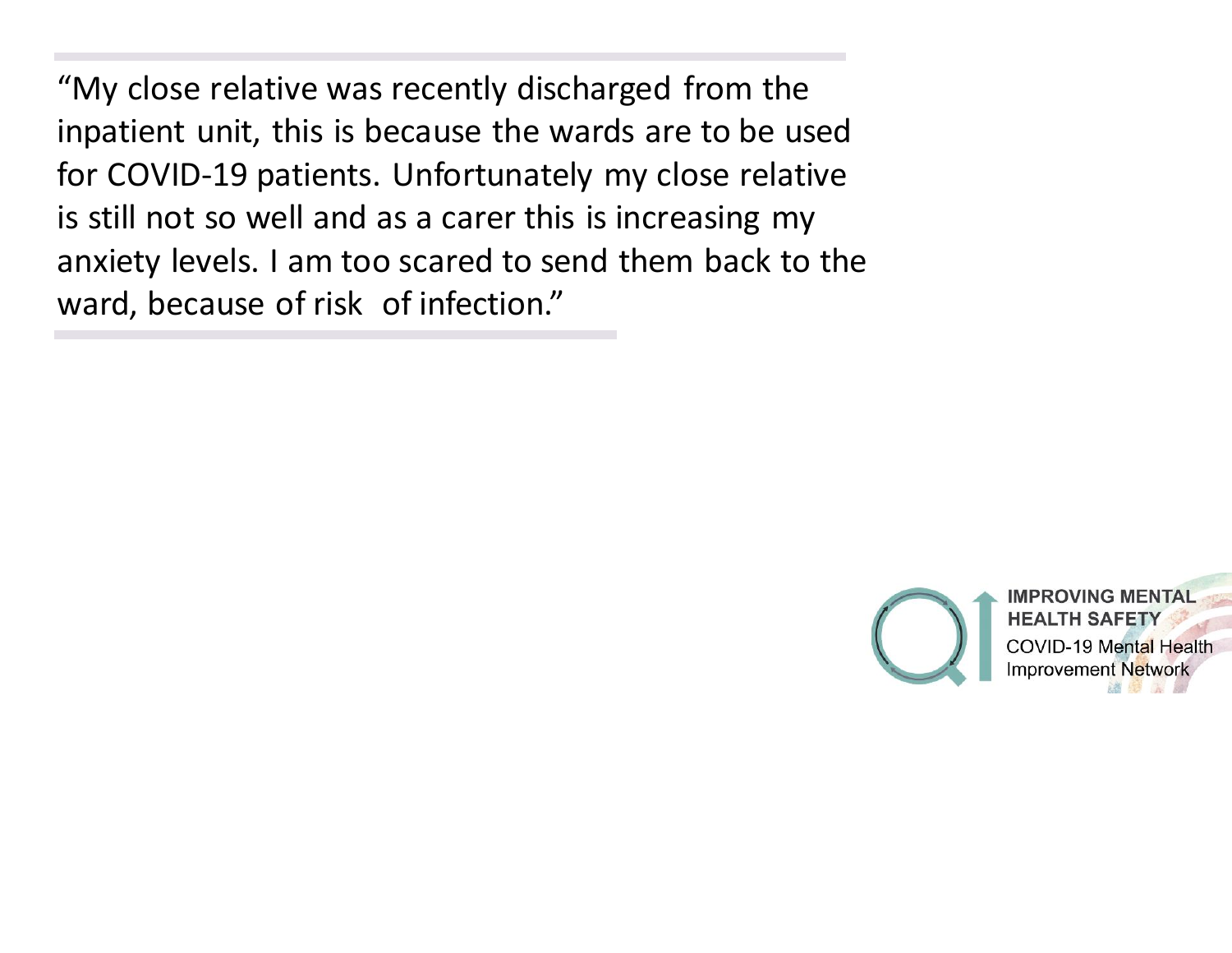"I am so worried that as a carer, if I get infected with the COVID-19 virus, that I would infect the person that I care for."

"I used to attend so many carer support groups, but ever since the lockdown, I have lost contact with carer befrienders and carers support group. I feel isolated and lonely."

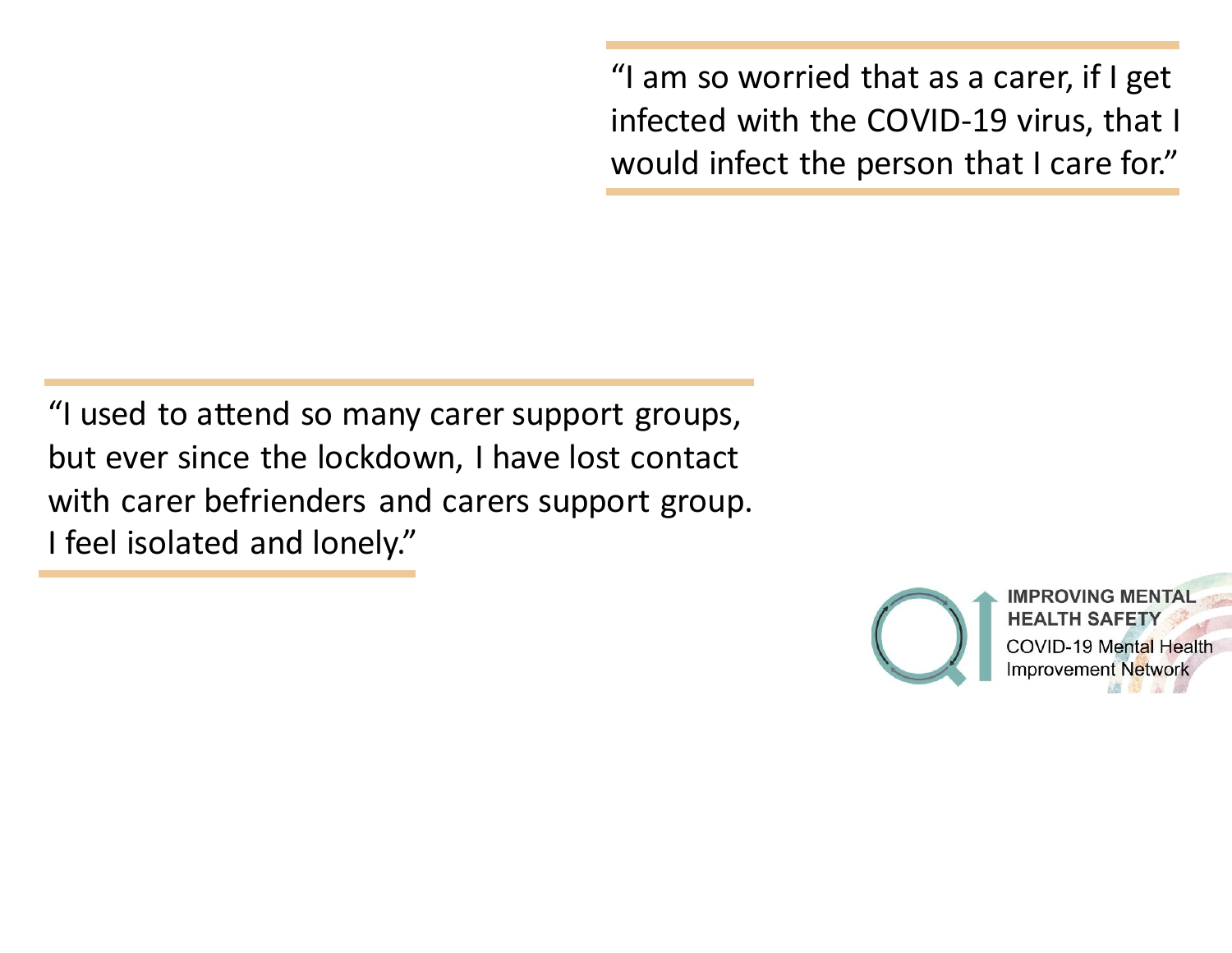"A neighbour rang me up in a highly distressed state, as she had to lock her husband who has dementia in the bedroom to stop him from constantly hitting her."

```
SØMETIMES WE JUST
NEED TO CRY IT OUT.
    AND THAT'S OK
```
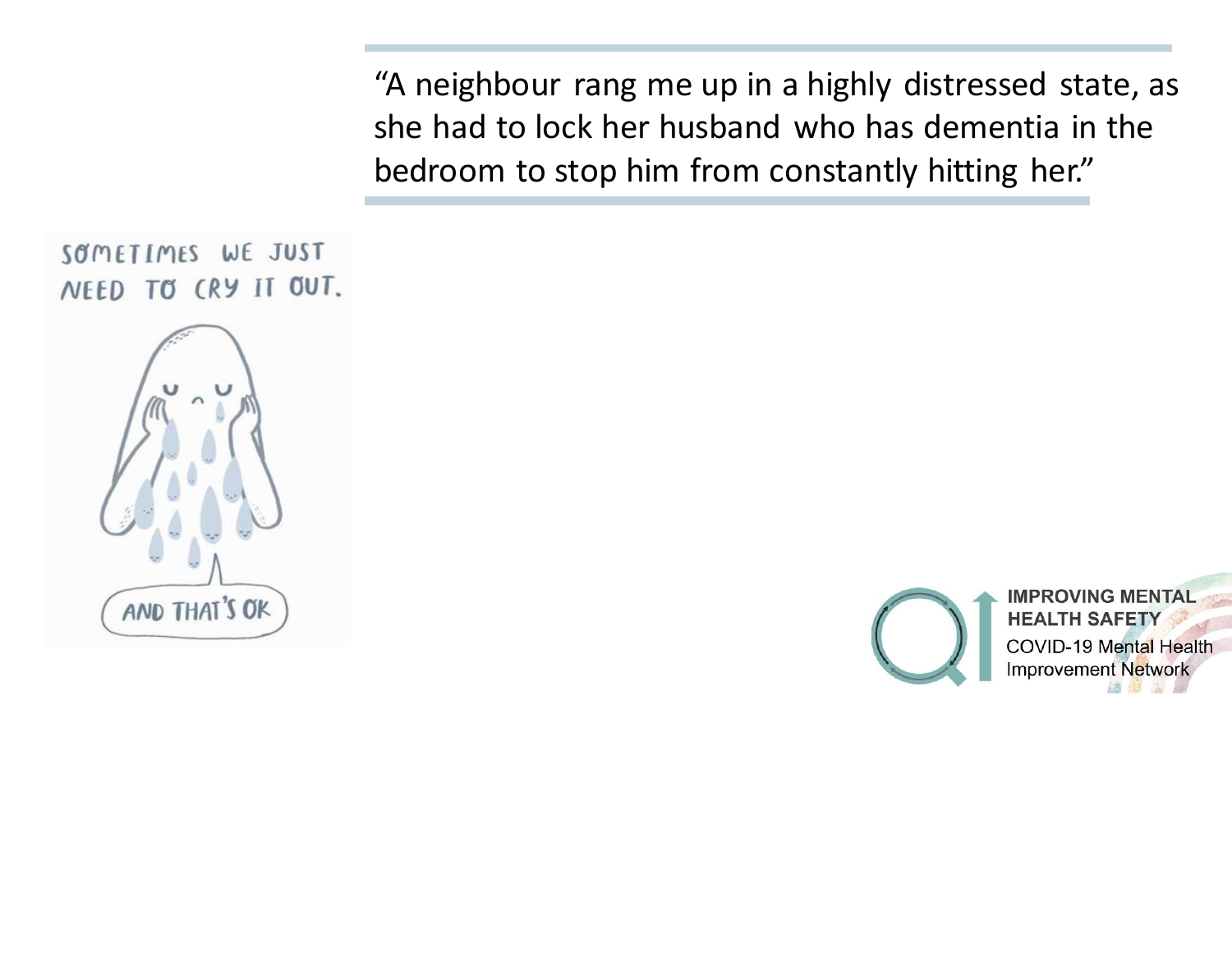"I am currently at university and caring for my mum, my brother has also moved back in with us because of the lockdown and space is tight. I am struggling to keep up with my uni work and afraid to go out for walks due to the fear of catching the virus."

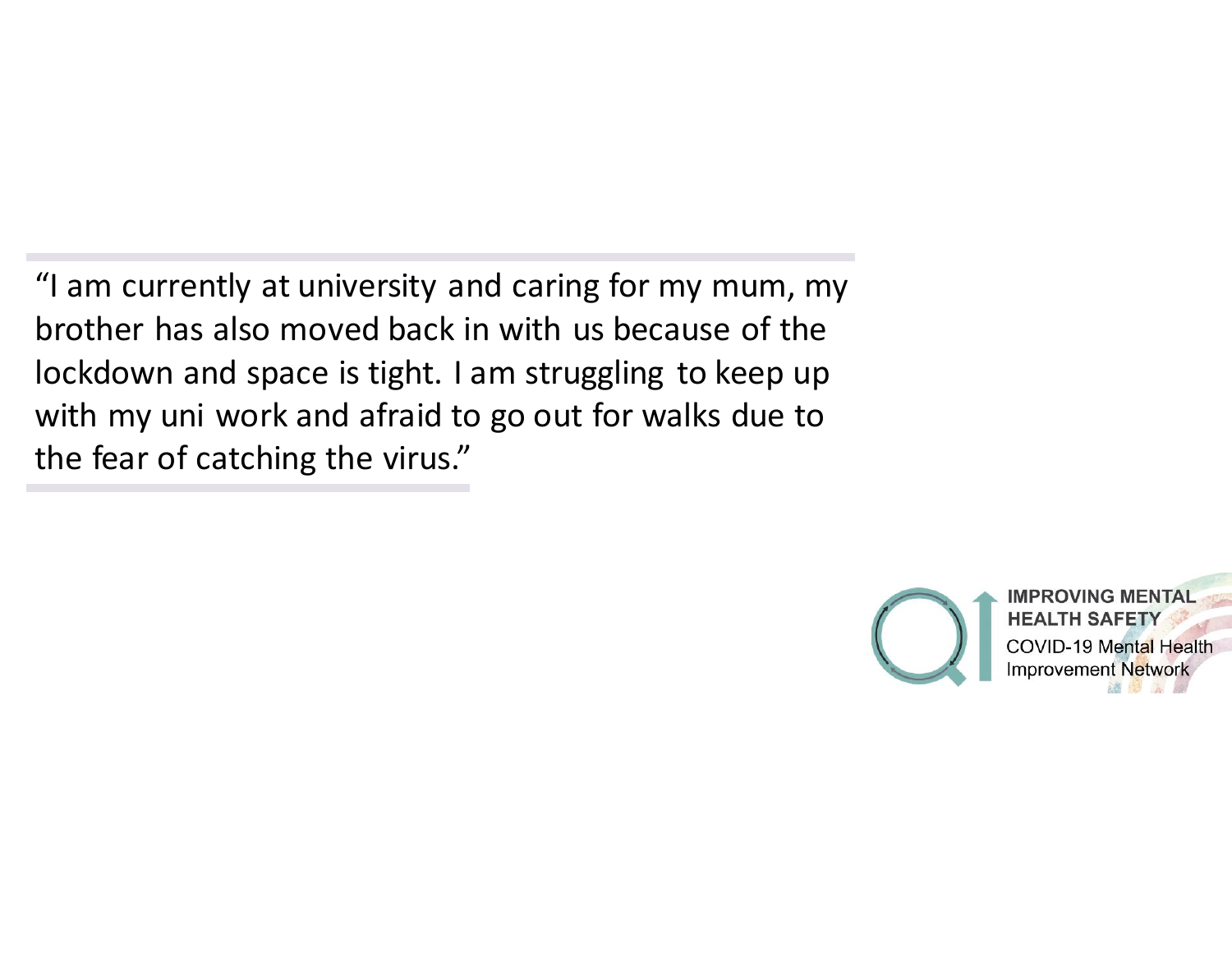"I am a mother caring for three children with complex needs. As the primary caregiver I am worried about how best to take care of my children and keep them safe especially as my partner is a keyworker and at risk of catching the virus because he is out of the house everyday."